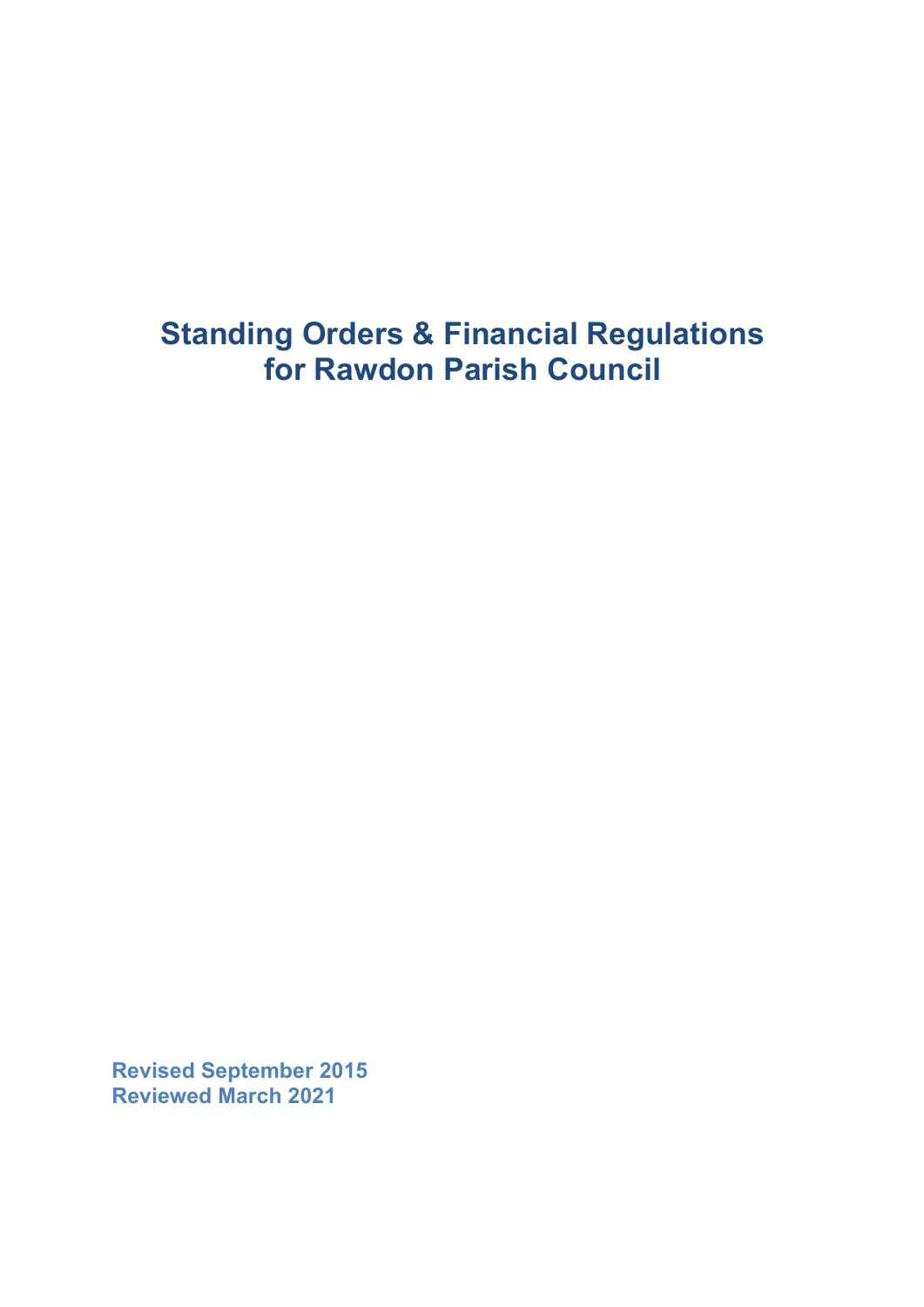## **1. Councillors**

- 1.1. Following election or co-option to the Council, each Councillor will be issued with a copy of the Code of Conduct and Standing Orders and other relevant briefing material for the Council. They will sign the form of Declaration of Acceptance of Office in the presence of the Clerk of the Council, or of a Councillor who has been specifically designated by the Council for this purpose.
- 1.2. All Councillors will observe the Code of Conduct at all times when on Council business and no member will act in such a way that will bring the Council into disrepute, behave offensively in meetings or obstruct the Council's business.
- 1.3. The Code of Conduct adopted by the Council will define when a Councillor will declare a Disclosable Pecuniary Interest and Other Interests in an item for discussion at a Council meeting. The Councillor will declare that interest and the nature of the interest at the earliest opportunity.
- 1.4. On receipt of a written application from a councillor, the Council may grant a dispensation to him or her to speak and ( if agreed by the Council) to vote on a matter in which he or she has an interest. The Council will record in the minutes the details of the dispensation which is granted, for public inspection.

# **2. Annual Meetings**

- 2.1. If the Annual Meeting is in an election year it must be held within 14 days after that election. If it is not an election year then the annual meeting will take place on an appropriate day in May.
- 2.2. If the outgoing Chairman is available then he/she will preside until a new Chairman has been elected. The first business of the Annual Meeting will be the election of the Chairman (and Vice Chairman, if appropriate) and to receive their acceptance of office.
- 2.3. The retiring Chairman will report on the activities of the Council for the preceding year.
- 2.4. In addition to the business in 2.2 and 2.3 above, the business of and requirements for an annual meeting will be subject to the same provisions as are specified for council meetings in section 3, below.

## **3. Meetings**

- 3.1. Meetings will be held in appropriate, accessible accommodation. Unless no other accommodation is available the meetings will not be held in premises used for the supply of alcohol.
- 3.2. An agreed frequency of meetings will be decided at the Annual Meeting and Councillors will be advised of the meetings by the issue of a summons and agenda delivered by post or by hand. The agenda may be delivered by email provided the Council has previously agreed to this. In any case the agenda must be issued at least three clear working days before the meeting. The requirement for the issue of the summons and agenda also applies to additional ordinary meetings or extraordinary meeting should they be required.
- 3.3. Public notices will be posted in conspicuous places informing members of the public of the venue, time, date and business to be transacted at the meeting. The notice will be posted at least three clear working days before the meeting.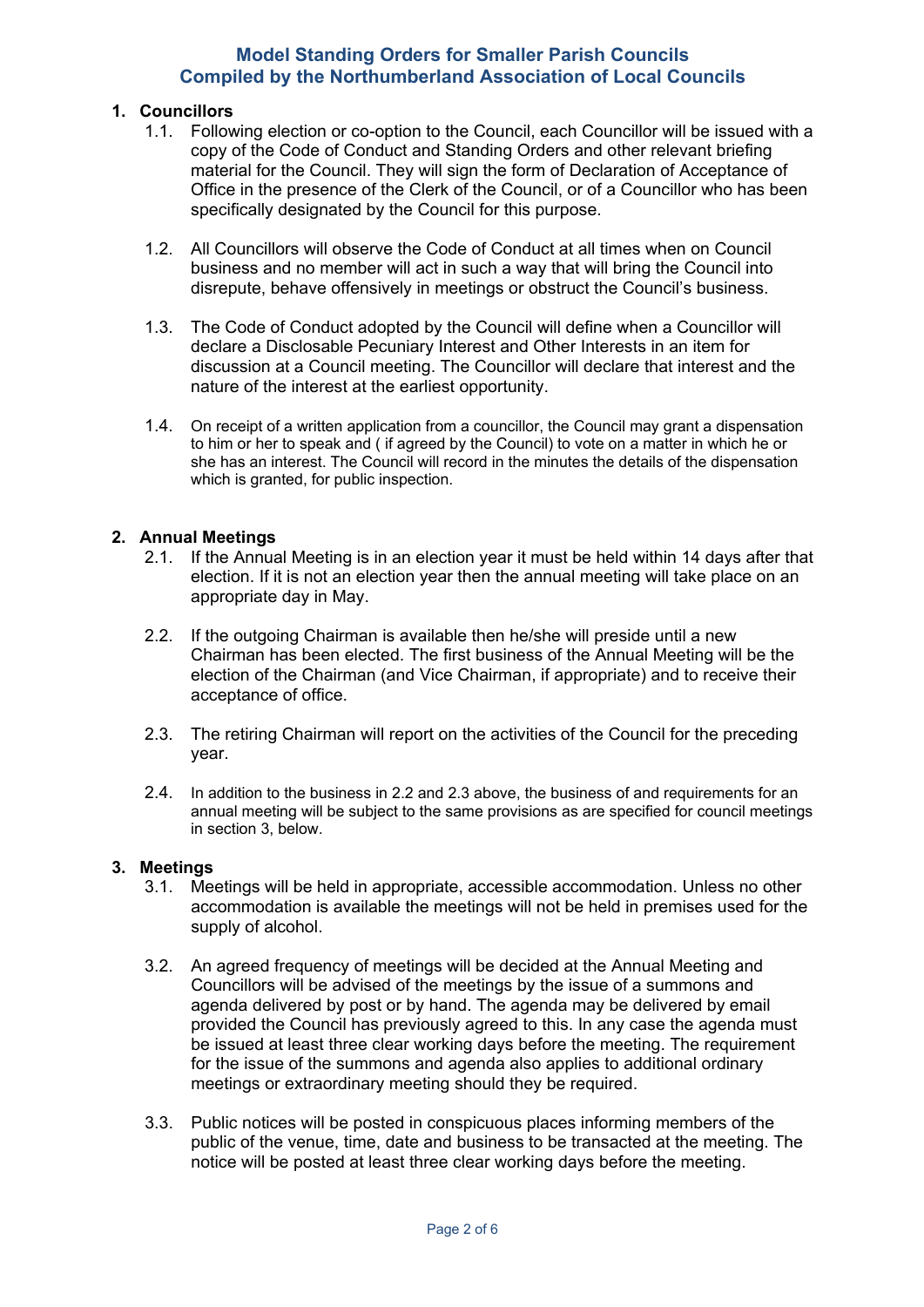- 3.4. Meetings will be open to the public and press but they may be temporarily excluded from the meeting if the business is regarded as confidential.
- 3.5. The public may record and transmit electronically the proceedings of a meeting of the Council and of any of its committees. No recording may be made of the public who are in attendance at the meeting, or of matters that occur in the meeting-place immediately prior to or following the meeting, without the Council's prior consent.
- 3.6. Members of the public may speak at Council meetings at the discretion of the Chairman of the meeting.
- 3.7. The agenda for the meeting will be agreed by the Clerk, Chairman and Vice Chairman as appropriate. The agenda will always include an item to enable Councillors to declare interests. An opportunity for public questions will be made available immediately before the commencement of each meeting.
- 3.8. The Council may only take decisions on items clearly specified on the agenda; if agreed by the Chairman, any urgent items which are not on the agenda may be discussed, but no decision may be made at that meeting.
- 3.9. The Chairman of the Council will preside at the meeting and will be responsible for the conduct of that meeting. If the Chairman is not present then the Vice Chairman will preside. If they neither is present then the first matter on the agenda will be the election of an appropriate Councillor who will chair the meeting. Whoever chairs the meeting will assume the duties of the Chairman for the meeting.
- 3.10. The quorum for the Council will be one third of the total Councillor places but in any case not fewer than 3. If there be insufficient members present then no business will be transacted and a fresh notice will be issued to reconvene the meeting at a later date.
- 3.11. If at any time during the meeting it ceases to be quorate then the meeting will be adjourned and any remaining business carried forward to the meeting when next convened.
- 3.12. Voting at the meeting shall be by a show of hands unless a majority of Councillors wants a ballot. Only the proposer and seconder will be recorded in the minutes unless a Councillor requests that their vote is noted. A Councillor may also request that the Clerk records how each Councillor has voted, including abstentions. Any request of this nature will be made before moving on to the next business.
- 3.13. In cases of equal votes the Chairman (or other person presiding) will have a second or casting vote.
- 3.14. A minute of the meeting will be kept by the Clerk or other nominated person in the Clerk's absence. The minutes will record any decisions made by the Council. The minutes will then be approved at the following meeting and signed by the person presiding at that meeting.

## **4. Emergency Business**

4.1. Should it not be appropriate to convene an extraordinary meeting then any emergency business will be handled by a designated person, usually the Clerk in consultation with the Chairman or Chairman of the relevant committee. The scope of the delegated authority should be minuted and periodically reviewed. Actions will be reported promptly to the Council.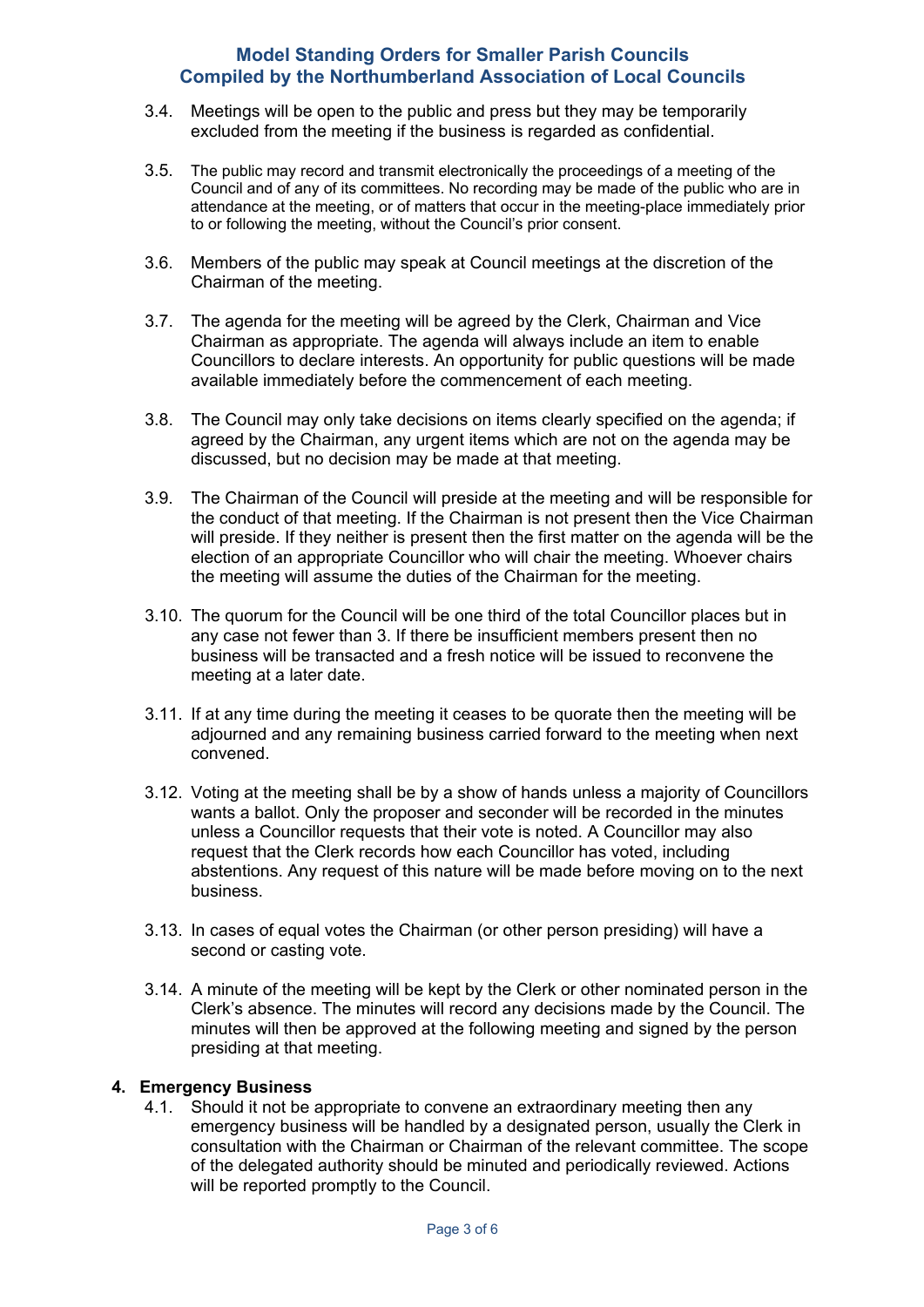# **5. Finance**

# 5.1. **Responsible Finance Office (RFO)**

5.1.1. The Responsible Finance Officer is a statutory office and appointed by the Council. The Clerk of the Council will take on this role of managing the Council's financial affairs in accordance with Proper Practices.

# 5.2. **Estimates and Precept**

5.2.1. The RFO will compile estimates of income and expenditure annually for the Council's consideration. During the year the budget will be reviewed against actual expenditure and income. Amendments to the budget will be discussed in Council and any changes will be minuted.

## 5.3. **Income and Expenditure**

5.3.1. The RFO will supply regular updates of income and expenditure throughout the year and detail actual figures against estimate. Significant underspends or overspends will be brought to the attention of the Council and action taken to address any discrepancies. Underspent revenue will be identified and earmarked to reserves by a Council resolution.

# 5.4. **Accounting and Audit**

- 5.4.1. The RFO will determine all accounting procedures and financial records of the Council in accordance with the Accounts and Audit Regulations.
- 5.4.2. The RFO will complete the annual financial statements of the Council including the annual return as soon as practicable after the end of the financial year and will submit and report on them for approval by the Council. The Council will review them each year and ensure that there is an adequate, effective system of internal audit of the Council's accounting, financial and other procedures in line with Proper Practice.
- 5.4.3. An Internal Auditor will be appointed by the Council to carry out the work required to comply with the Proper Practice. The person appointed will be competent and independent of the operation of the Council.
- 5.4.4. The RFO will submit the Annual Return to the External Auditor by the due date, ensuring the return is complete.

## 5.5. **Banking Arrangements and Cheques**

- 5.5.1. The Council's banking arrangements, including the Bank Mandate, will be made by the RFO and approved by the Council. They will be regularly reviewed for efficiency.
- 5.5.2. A resolution of the Council will nominate at least three members to be authorised by the Council to sign cheques.
- 5.5.3. All items of expenditure will be authorised by the Council and the payments approved. The RFO will examine invoices and verify and certify the expenditure. Cheques will be completed for all transactions and signed by two authorised Councillors.
- 5.5.4. Any utility bill may be paid by Direct Debit, provided that the instructions are signed by two authorised Councillors, and reviewed at least every year.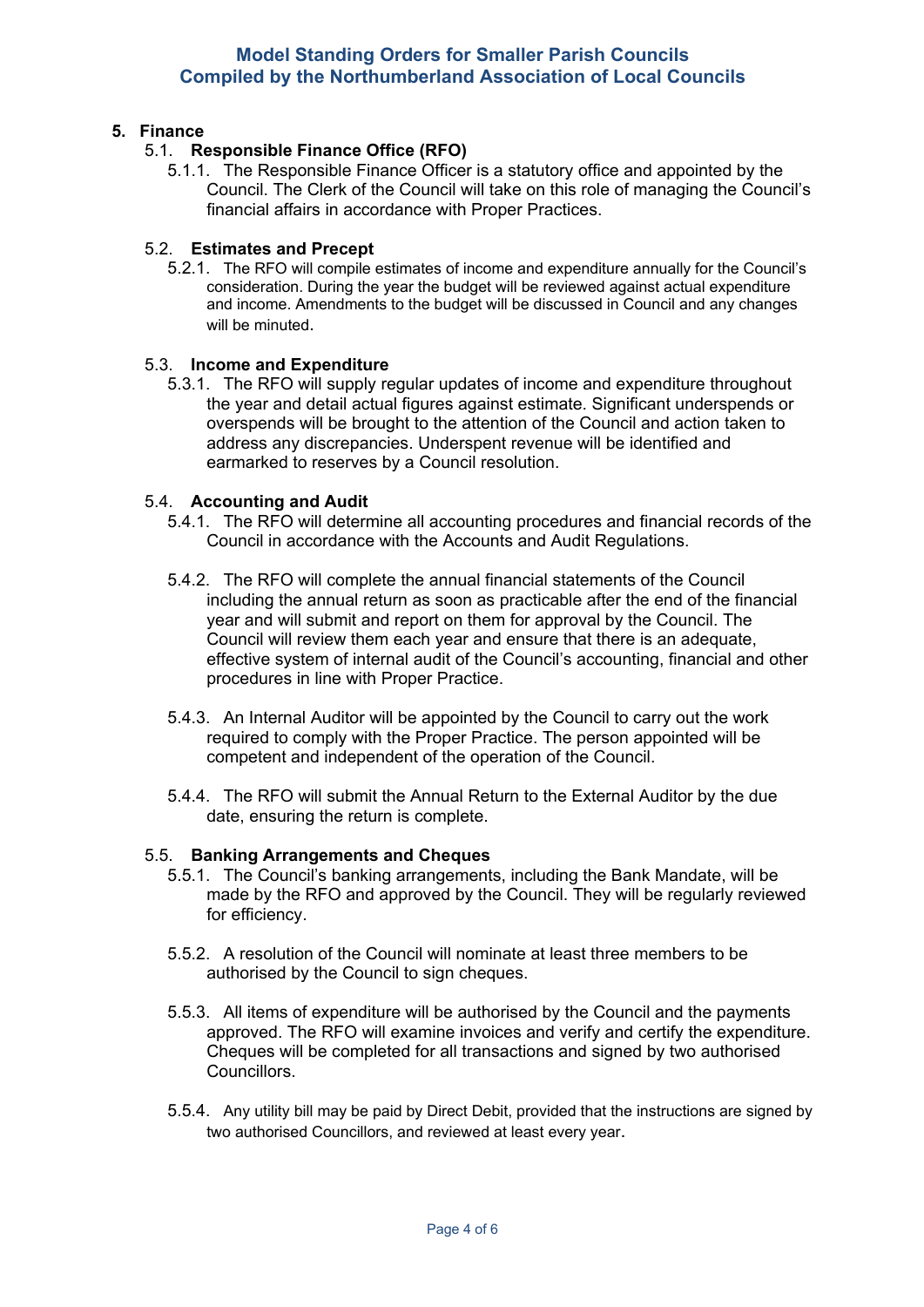5.5.5. If the Council resolves to operate 'electronic banking' arrangements, appropriate standing orders and financial regulations will be adopted, to conform with Proper Practices.

#### 5.6. **Loans and Investments**

- 5.6.1. All loans and investments will be negotiated in the name of the Council and will be set for a period approved by the Council.
- 5.6.2. All borrowings will be in the name of the Council and will not be entered into until necessary approvals have been given. Any application will be approved by Council, especially the terms and purpose. These terms must be reviewed annually.
- 5.6.3. All investments of money under the control of the Council will be in the name of the Council and all certificates or other documents will be retained by the RFO.

# 5.7. **Contracts and Purchase Orders**

- 5.7.1. . All Councillors and officers are responsible for obtaining good value for money at all times. An officer placing an order on behalf of the Council will ensure that good value and appropriate terms are obtained for the transaction.
- 5.7.2. Orders for values from £500 to £2000 the Council will endeavour to obtain a minimum of two quotations; for values above £2000 three quotations are required. Where specialist services are required this standing order may be suspended. Contracts exceeding £25,000 normally require advertising on the government's Contracts Finder website, and will follow Proper Practice.
- 5.7.3. All orders and contracts must be approved by the Council. While the Council is not obliged to accept the lowest quotation the reasons for accepting the quotation will be recorded.

#### 5.8. **Assets**

5.8.1. The RFO will ensure that an appropriate and accurate Register of Assets is maintained by the Council. It will be reviewed at least annually**,** in conjunction with a health and safety inspection of assets if appropriate.

#### 5.9. **VAT**

5.9.1. The RFO will promptly complete any VAT Return that is required. Any repayment claim due in accordance with the VAT Act 1974 section 33 will be made at least annually coinciding with the financial year.

#### **6. Insurance**

6.1. Following the annual risk assessment the Council will review the level of insurance cover and ensure it is adequate and appropriate for the activities of the Council. Minimum cover will include Public Liability, Employers Liability, Money and Fidelity Guarantee.

#### **7. Risk Assessment**

- 7.1. A risk assessment will be undertaken annually of all the activities of the Council and a report approved by the Council. This assessment will also cover the appropriateness of the internal audit arrangements. The Risk Assessment will be reviewed annually, and recorded in the minutes of the Council meeting.
- 7.2. If the Council undertakes a new activity not covered by the existing risk assessment an assessment will be undertaken before the activity commences.